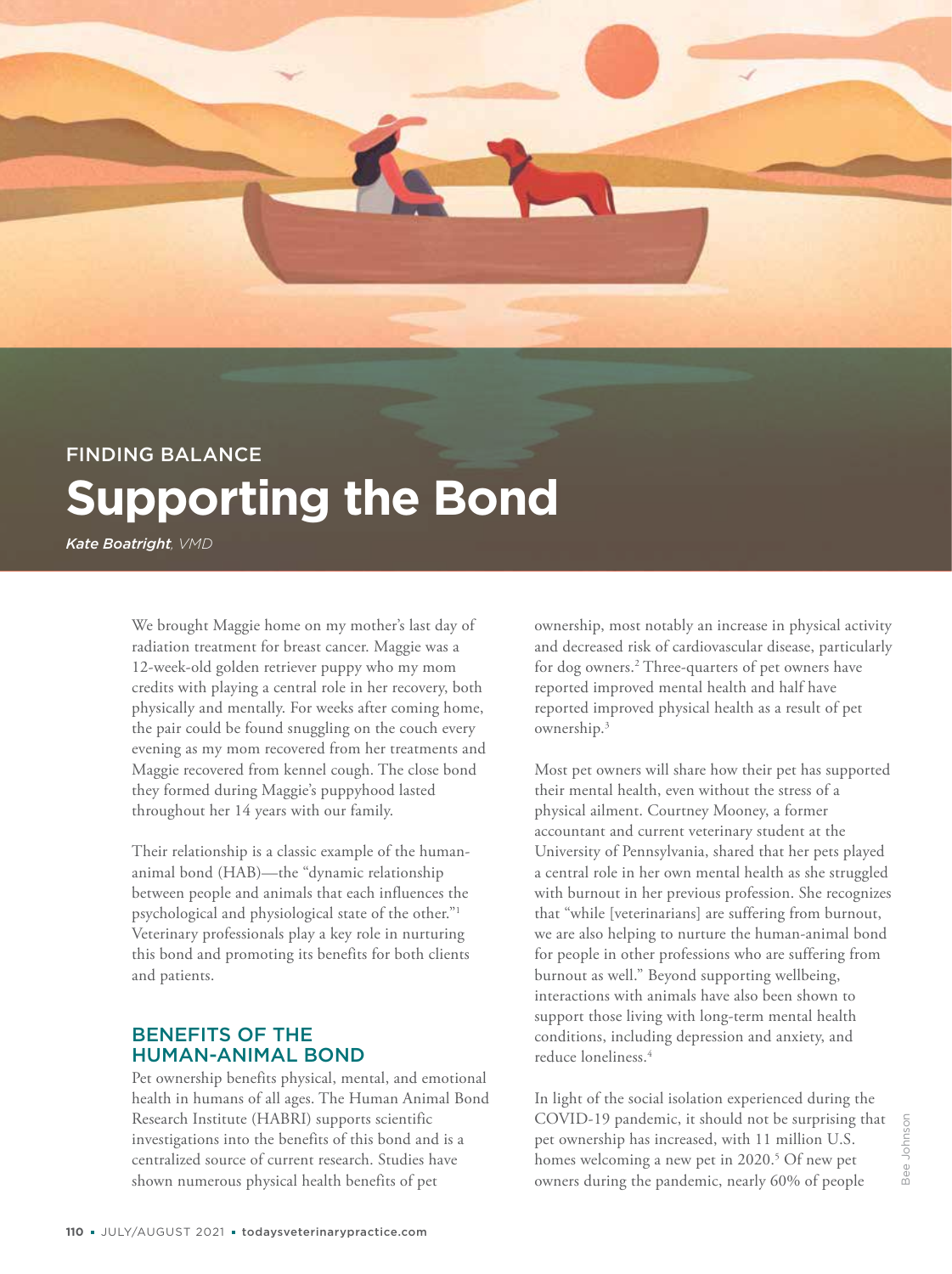sought a pet for companionship and one-third to avoid or alleviate depression.<sup>5</sup> Pets provided companionship and a sense of hope while decreasing anxiety and boredom throughout the pandemic.<sup>5</sup>

The benefits of the HAB go both ways, with pets benefiting as well. People who are educated on the health benefits of pet ownership are more likely to maintain their pet's health through regular preventive care, high-quality nutrition, and regular veterinary visits.<sup>3</sup>

## THE ROLE OF THE VETERINARIAN

Because of their integral role in maintaining the health of companion animals, veterinary professionals have a unique responsibility to help nurture the HAB between a pet and owner by addressing health concerns that may strain the relationship and educating pet owners on the benefits of this bond. Listening is one of the most important things that we can do to support the HAB between our clients and patients. When we take the time to listen to our clients, we will better understand the bond they have with their pets. When we hear what our clients are telling us about their limitations—financially, physically, and emotionally we can design the best possible treatment plan for each individual client and patient.

There are times when owners must choose between spending several hundred dollars on diagnostics and treatments for their pet and paying their bills. For an owner who is closely bonded to their pet, they may forego their own basic needs to provide their pet with the recommended care. These financial strains have become more common during the pandemic, resulting in increased stress of pet owners.<sup>5</sup> Veterinarians are incredibly resourceful and can often find ways to meet both the patient's medical needs and the client's financial ones. We must learn to embrace the idea of a spectrum of care to best serve our clients and patients.

Additionally, we must be mindful of the strains that our treatments can place on the pet-owner relationship. Oral medications can be difficult to administer to pets, especially cats, and owners may struggle with compliance due to their pet's lack of cooperation. Other treatments, such as applying ear medications, can be painful for the pet. Asking owners to give oral medication multiple times a day or treat a painful ear topically at home may result in a pet that hides from, or even bites and scratches, their owner. These

When we hear what our clients are telling us about their limitations—financially, physically, and emotionally—we can design the best possible treatment plan for each individual client and patient.

incidents are physically and emotionally painful for both owner and pet, eroding their bond. Taking the time to ask clients about their ability to medicate their pet and discussing the pros and cons of long-term medications can go a long way to improve client compliance and comfort with the treatment plan. Utilizing long-acting medications that are administered within the clinic, when appropriate, is another way to help preserve the HAB while still providing treatment.

The emotional limitations of clients often come to the forefront of conversations around end-of-life care and decision making. It is often during this time that we learn a pet is the last living link to a beloved family member who passed away or the role the pet has played in supporting the owner's physical and mental health, even sometimes keeping them alive. By acknowledging this deep relationship, we can better connect with clients during these difficult conversations. Only by remaining mindful of the HAB can we counsel our clients to make the best possible decision for their pet and their family in these difficult situations.

#### LEARN MORE ABOUT THE HUMAN-ANIMAL BOND

Veterinarians see the close bond between pets and owners daily and understand the importance of this bond for both pet and human health. The benefits of the HAB are undergoing continuous study, and veterinarians should help to educate owners on the health benefits of pet ownership.

In a 2016 survey of pet owners, over 60% of respondents stated they would be more likely to visit the veterinarian and have a more favorable view of their